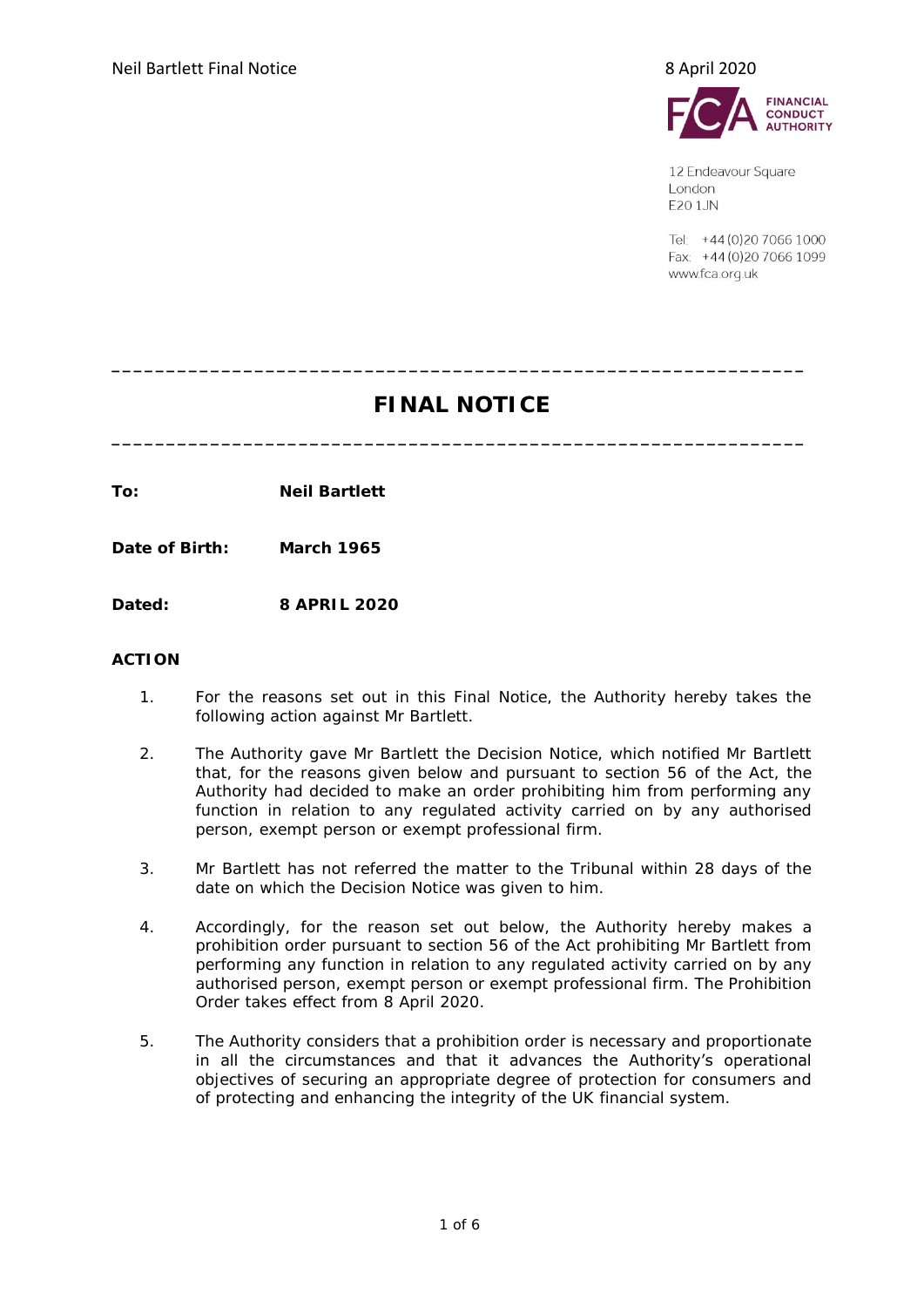# **DEFINITIONS**

6. The definitions below are used in this Warning Notice (and in the Annex):

"the Act" means the Financial Services and Markets Act 2000;

"the Authority" means the Financial Conduct Authority;

"EG" means the Enforcement Guide;

"FIT" means the Fit and Proper Test for Approved Persons and specified significant-harm functions sourcebook;

"the Handbook" means the Authority's Handbook of rules and guidance;

"Mr Bartlett" means Neil Bartlett; and

"the Tribunal" means the Upper Tribunal (Tax and Chancery Chamber).

# **RELEVANT STATUTORY PROVISIONS**

7. The statutory and regulatory provisions relevant to this Final Notice are set out in the Annex.

# **SUMMARY OF THE REASONS**

- 8. The Authority has concluded, on the basis of the facts and matters and conclusions described in the Warning Notice, and in the Decision Notice, that Mr Bartlett is not a fit and proper person to perform any function in relation to any regulated activity carried on by any authorised person, exempt person or exempt professional firm as his conviction demonstrate a clear and serious lack of honesty and integrity. Specifically, Mr Bartlett:
	- (a) upon his confession, was convicted on indictment, on 28 November 2018, of 14 offences of fraud, contrary to section 2 of the Fraud Act 2006;
	- (b) was sentenced on 21 December 2018 to a term of eight years' imprisonment.
- 9. In reaching this decision, the Authority has had regard to all relevant circumstances, including the relevance and materiality of the offences, the severity of the risk posed by Mr Bartlett to consumers and financial institutions and to confidence in the market generally. The Authority considers that it is appropriate to impose the prohibition order proposed in paragraph 1 to achieve its consumer protection and integrity objectives (sections 1C and 1D of the Act, respectively).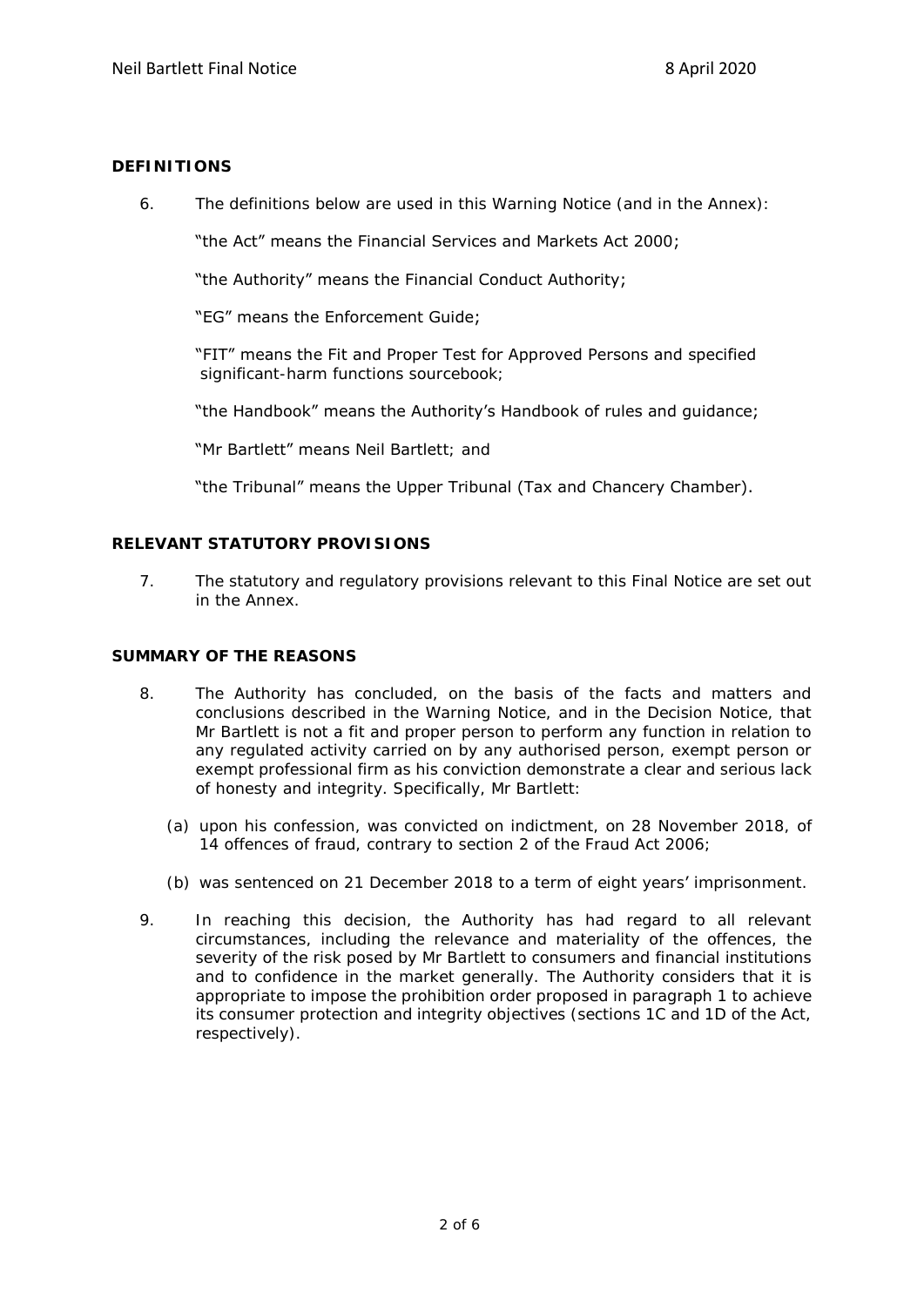# **FACTS AND MATTERS RELIED ON**

- 10. Mr Bartlett was approved by the Authority to perform a customer function at an authorised firm between 17 April 2012 and 18 May 2018.
- 11. On 28 November 2018, Mr Bartlett was upon his confession, convicted at Merseyside Magistrates Court of 14 offences of fraud by making false representations to make gain for himself or another, to cause loss to another, or to expose another to risk of loss, contrary, to section 2 of the Fraud Act 2006.
- 12. On 21 December 2018, Mr Bartlett was sentenced at Liverpool Crown Court to a total of eight years' imprisonment for these offences.
- 13. Mr Bartlett's offences were committed while he was an approved person at an authorised firm.
- 14. The Judge in sentencing, remarked that Mr Bartlett's conduct had a devastating effect on the victims, who lost large amounts of money, saved by them for years in some cases, and representing essentially all of their assets in some cases. The Judge further remarked that Mr Bartlett was a financial advisor and used a web of deceit to encourage investments into bogus schemes.
- 15. Mr Bartlett's offences were committed over five years, and the total amount involved was in the region of £4.5 million. There are 24 victims and there is little prospect of any of the money being recovered as Mr Bartlett spent the money to fund his lifestyle.

#### **DECISION MAKER**

16. The decision which gave rise to the obligation to give this Final Notice was made by the Regulatory Decisions Committee.

#### **IMPORTANT**

17. This Final Notice is given to Mr Bartlett in accordance with section 390 of the Act.

# **PUBLICITY**

- 18. Section 391 (4), 391 (6) and 391 (7) of the Act apply to the publication of information about the matter to which the notice relates.
- 19. Under those provisions, the Authority must publish such information about which this Final Notice relates as the Authority considers appropriate. The information may be published in such manner as the Authority considers appropriate. However, the Authority may not publish information if such information would, in the opinion of the Authority, be unfair to Mr Bartlett or prejudicial to the interest of consumers.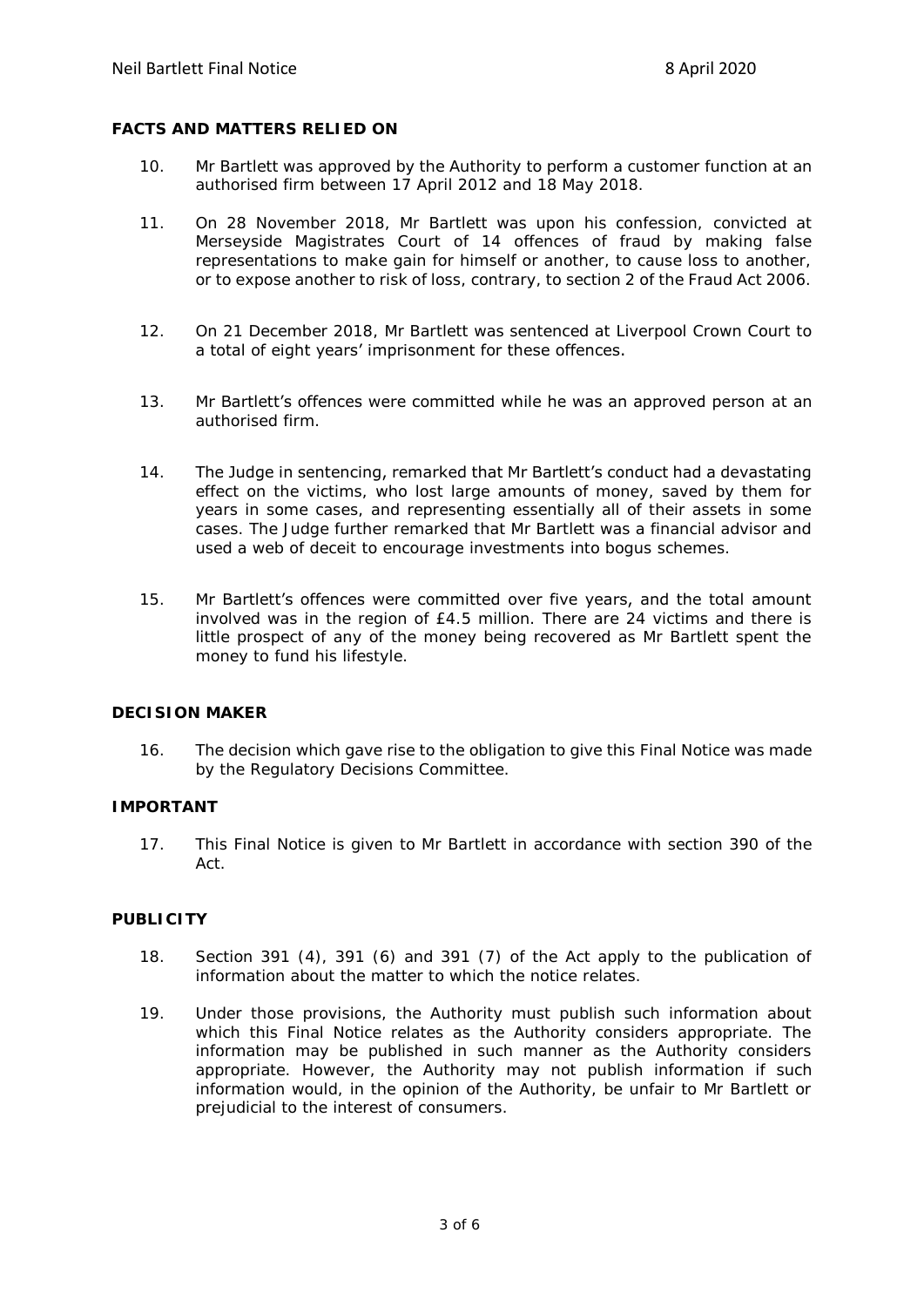20. The Authority intends to publish such information about the matter to which this Final Notice relates as it considers appropriate.

# **AUTHORITY CONTACT**

21. For more information concerning this matter generally, Mr Bartlett should contact Arunn Thiruchelvam at the Authority (direct line: 020 7066 1241).

**Martin Butcher Enforcement and Market Oversight Division**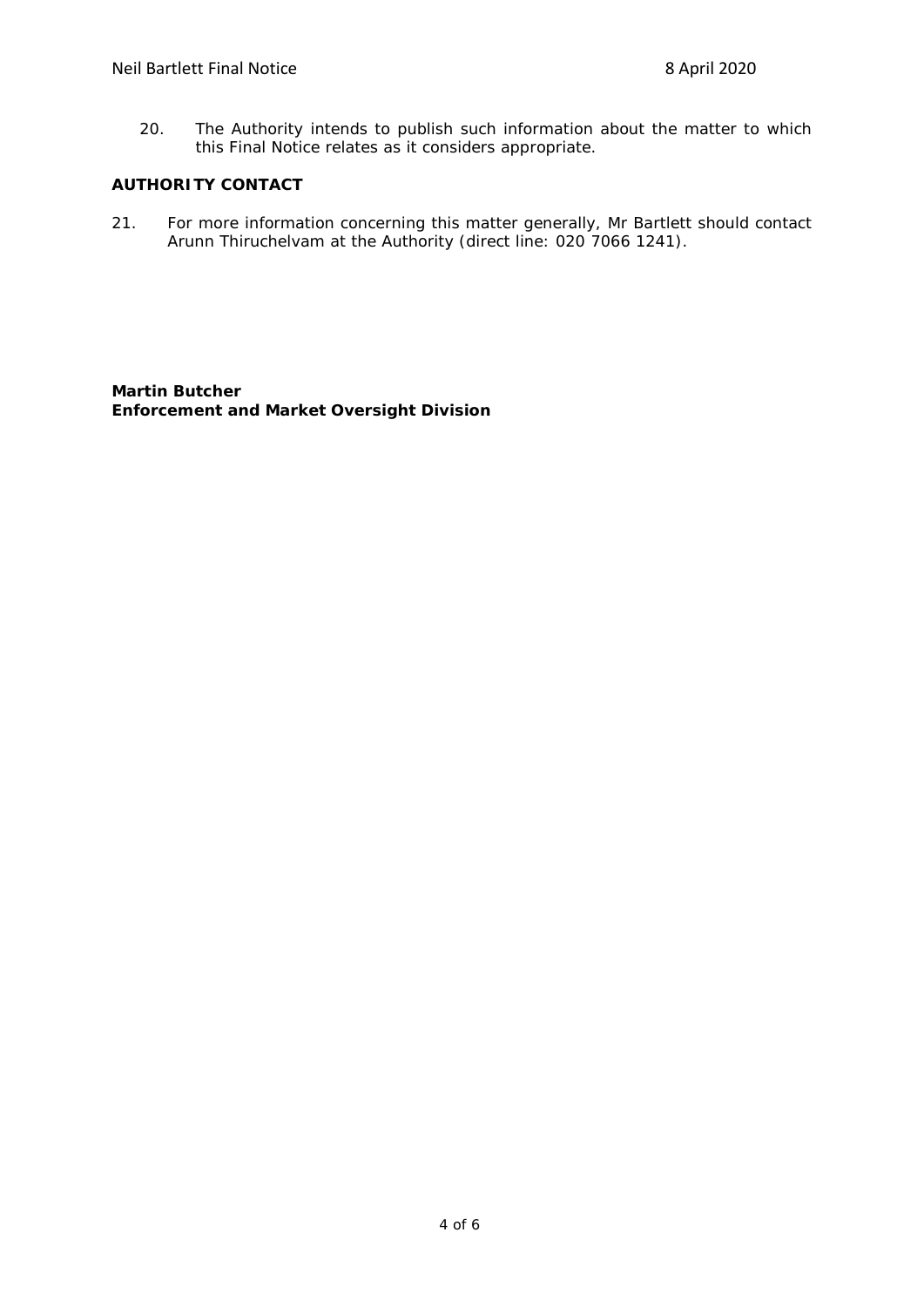### **ANNEX**

#### **RELEVANT STATUTORY PROVISIONS**

- 1. The Authority's operational objectives include securing an appropriate degree of protection for consumers (section 1C of the Act) and protecting and enhancing the integrity of the UK financial system (section 1D of the Act).
- 2. Section 56(1) of the Act provides:

"The [Authority] may make a prohibition order if it appears to it that an individual is not a fit and proper person to perform functions in relation to a regulated activity carried on by:

- (a) an authorised person,
- (b) a person who is an exempt person in relation to that activity, or
- (c) a person to whom, as a result of Part 20, the general prohibition does not apply in relation to that activity."

#### **RELEVANT REGULATORY PROVISIONS**

3. In exercising its power to make a prohibition order, the Authority must have regard to guidance published in the Handbook and in regulatory guides, such as EG. The relevant main considerations in relation to the action specified above are set out below.

**The Enforcement Guide**

- 4. The Authority's policy in relation to exercising its power to issue a prohibition order is set out in EG.
- 5. EG 9.1 explains the purpose of prohibition orders in relation to the Authority's regulatory objectives.
- 6. EG 9.2 sets out the Authority's general policy on making prohibition orders. In particular—
	- (a) EG 9.2.1 states that the Authority will consider all relevant circumstances, including whether enforcement action has been taken against the individual by other enforcement agencies, in deciding whether to make a prohibition order;
	- (b) EG 9.2.2 states that the Authority has the power to make a range of prohibition orders depending on the circumstances of each case; and
	- (c) EG 9.2.3 states that the scope of a prohibition order will depend on, among other things, the reasons why the individual is not fit and proper and the severity of risk he poses to consumers or the market generally.
- 7. EG 9.5.1 states that where the Authority is considering whether to make a prohibition order against someone who is not an approved person, the Authority will consider the severity of the risk posed by the individual and may prohibit him